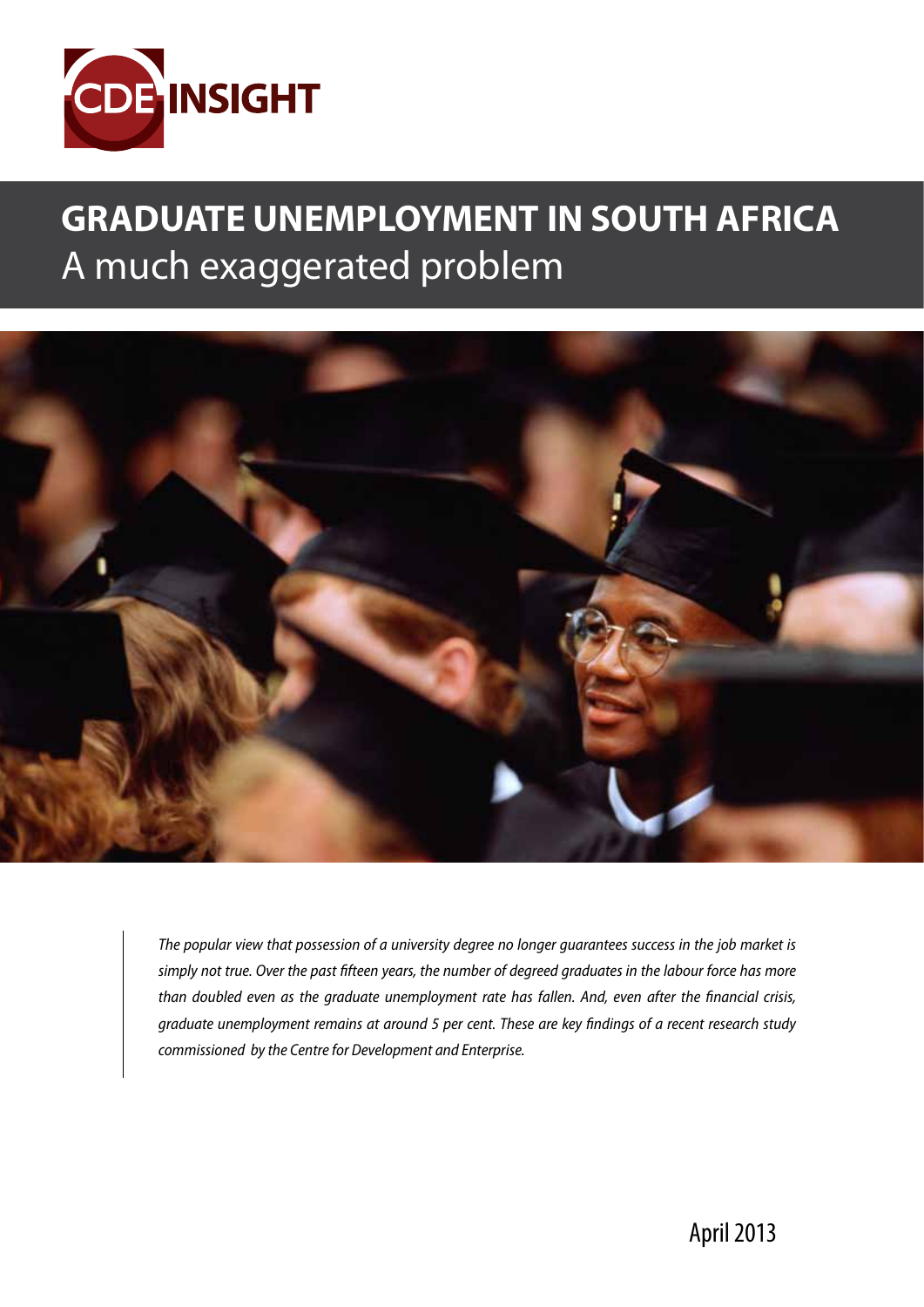The Centre for Development and Enterprise is one of South Africa's leading development think tanks, focussing on vital national development issues and their relationship to economic growth and democratic consolidation. Through examining South African realities and international experience, CDE formulates practical policy proposals for addressing major social and economic challenges. It has a special interest in the role of business and markets in development.

Series editor: Ann Bernstein Authors: Antony Altbeker and Evelien Storme

Published in April 2013 by The Centre for Development and Enterprise 5 Eton Road, Parktown, Johannesburg 2193, South Africa P O Box 1936, Johannesburg 2000, South Africa Tel +27 11 482 5140 • Fax +27 11 482 5089 • info@cde.org.za • www.cde.org.za

© The Centre for Development and Enterprise

All rights reserved. This publication may not be reproduced, stored, or transmitted without the express permission of the publisher. It may be quoted, and short extracts used, provided the source is fully acknowledged.

ISBN: 978-1-920653-05-7

Cover: Graduates at graduation ceremony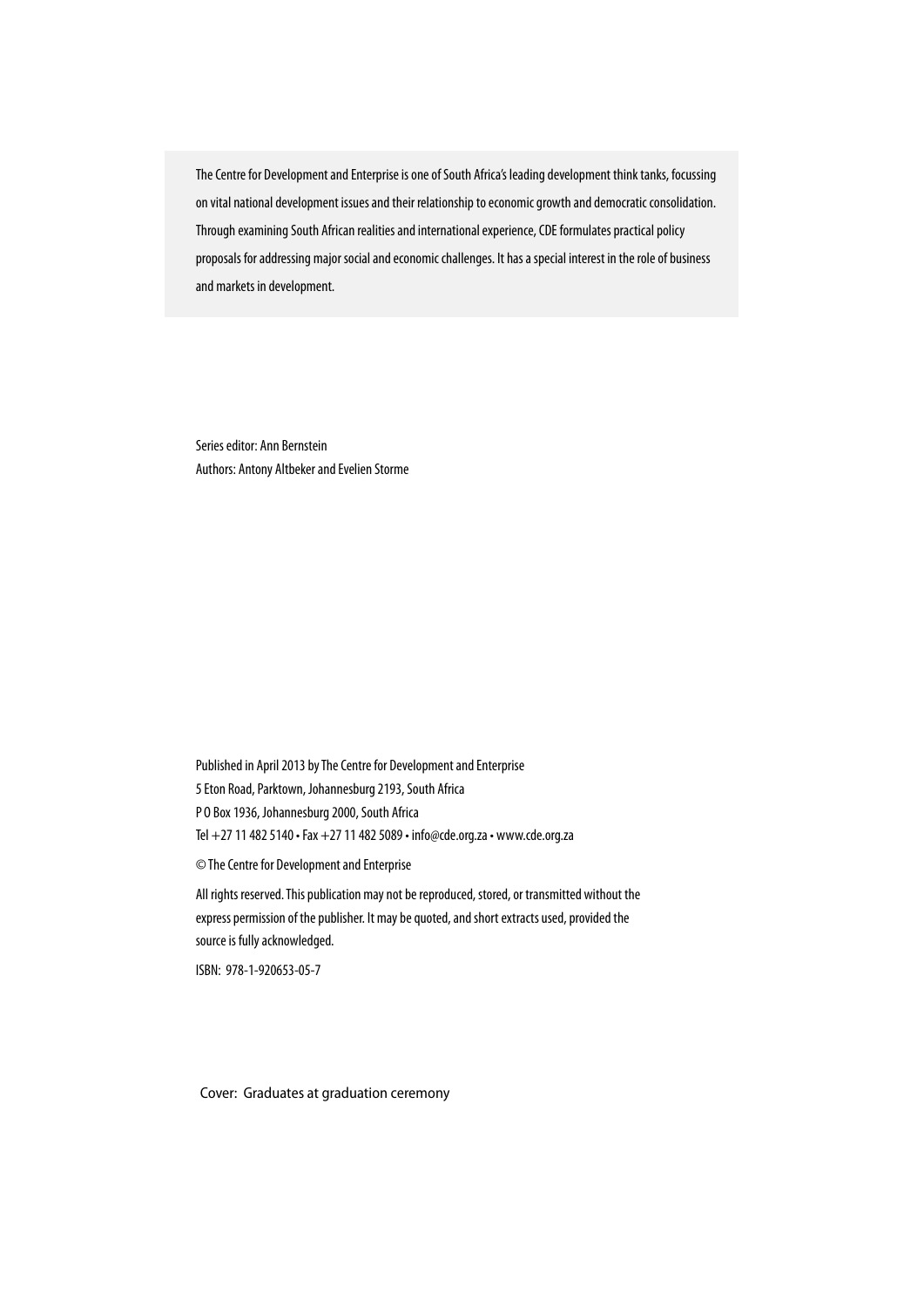#### Executive Summary

*Despite exceptionally high levels of unemployment in South Africa, there is one area in which public perception of the extent of unemployment is exaggerated. The popular view that the possession of a university degree no longer guarantees success in the job market is simply not true.* 

*Recently, CDE commissioned Professor Servaas van der Berg and Hendrik van Broekhuizen of the Department of Economics of the University of Stellenbosch to analyse the data on graduate unemployment. The results of this original research, along with some policy relevant conclusions, are presented here. This executive summary provides a brief overview of the key findings and policy implications.*

### Key Findings

- • *The number of degree holders in the labour market grew from 463 000 in 1995 to 1,1 million in 2011.*
- Despite this rapid rise, few people with university degrees are unemployed—just under 5 per cent in 2011. Levels of unemployment this low can generally be ascribed to individuals' moving between *jobs and are, therefore, as close to full employment in this sector as an economy can get. This finding is not surprising as South African employers (public and private) desperately need skilled and educated workers.*
- Unemployment increases progressively as one goes down the educational scale. Any post-school *qualification increases one's job prospects:*
	- • *for people with non-degree tertiary education, unemployment is about 16 per cent;*
	- • *for matriculants it is 29 per cent;*
	- • *and for those with fewer than 12 years of schooling, 42 per cent.*
- • *Most of the growth in graduate employment has been in the private sector, with the proportion of graduates working in the public sector falling from 50 per cent in 1995 to about 35 per cent in 2011.*
- White students make up a declining share of graduates leaving university each year, and by 2011 made *up less than half of the total population of graduates. Black graduates account for half of all graduates in the work force, their number tripling from 200 000 in 1995 to 600 000 in 2011.*
- • *At 6,7 per cent, black graduates are somewhat more likely to be unemployed than white graduates (2 per cent). Younger graduates are also more likely to be unemployed than older graduates (11 per cent of 20 to 29 year olds compared with 2 per cent of 40 to 65 year olds).*
- • *While there is no data available to resolve the question, it is likely that unemployment rates differ for graduates of different universities, due to real and perceived differences in the quality of their degrees.*

*In the face of these data, the myth that graduates in general, and black graduates in particular, are struggling to find work needs to be put to bed. South Africa's employers are clearly desperate for skills.*

*These data also suggest that the claim that business is reluctant to hire black graduates needs to be re-examined. Although black graduates are more likely to be unemployed than white graduates, the tripling of the number*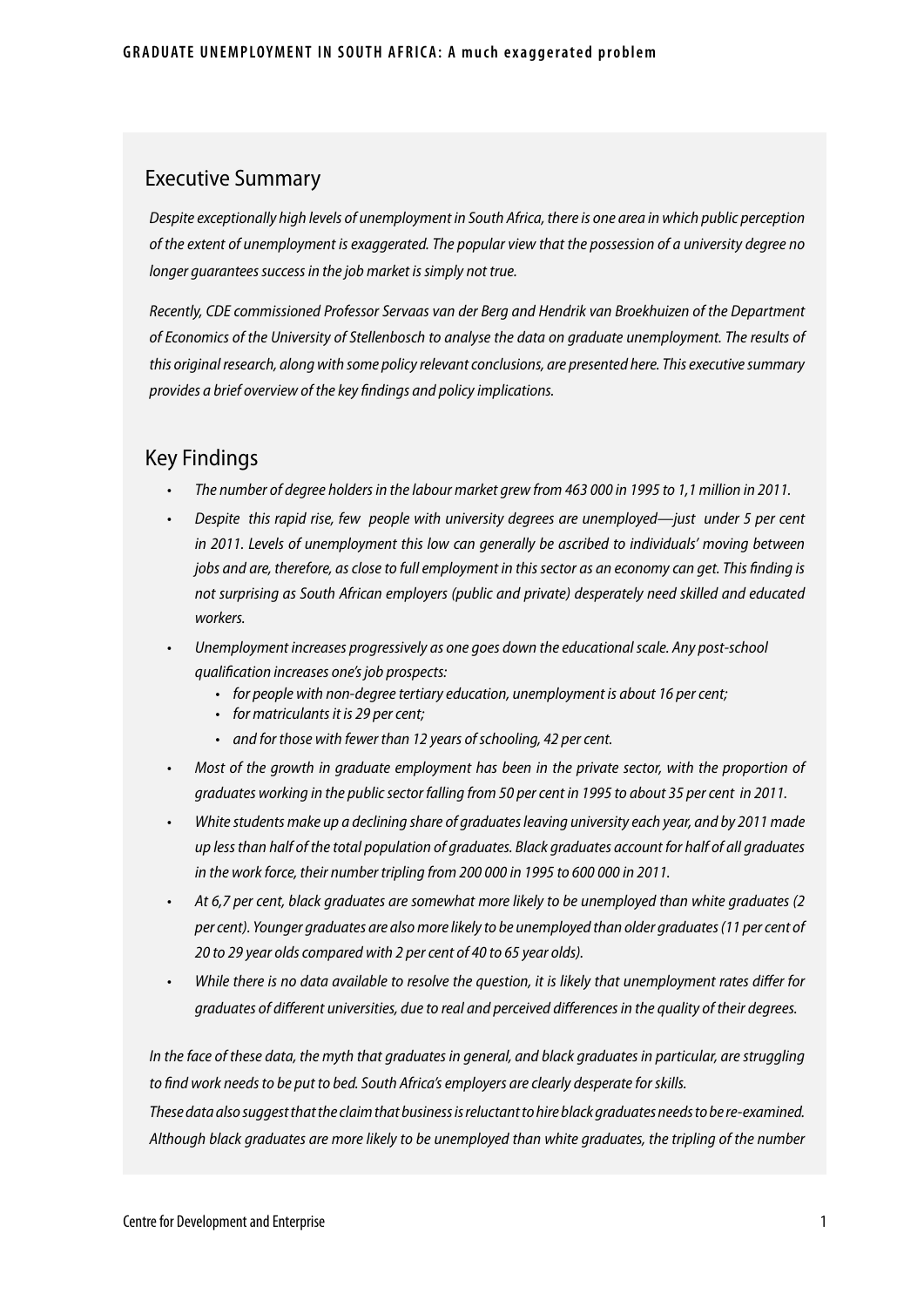*of black graduates has been accompanied by a falling rather than a rising level of unemployment. It is very likely that the residual gap in employment can be explained largely by differences—real and perceived—in the quality of degrees offered by historically black institutions.* 

### Policy Implications

*The findings have some clear policy implications. Firstly, low graduate unemployment shows that South Africa's employers are desperate for skilled workers. Given this, there is absolutely no need for South Africa to restrict skilled immigration.* 

*South Africa should do far more to recruit large numbers of skilled people from abroad to meet the country's skills shortage. Conditions of economic austerity and uncertainty in the UK and EU create real opportunities for South Africa to recruit skilled foreigners.* 

*The recruitment of foreign skills would have a positive impact on economic growth and employment. In addition, expanding the country's supply of skills would help drive down the premium employers pay for skilled workers, in the process helping to reduce wage inequality. And the recruitment of foreign graduates is necessary if we are to train and educate more and more South Africans.*

*Secondly, low graduate unemployment illustrates that employers regard a university degree as a significant factor when hiring, so policies should support the expansion of university education. While public universities should be supported to grow and expand where appropriate, they will struggle to meet the demand. In this context, there is much to learn from the Brazilian experience. There, the opening of over 2,000 private tertiary institutions in the past 15 years in order to meet the tripling of demand in that country, illustrates the opportunities that can be unlocked by expanding the role of the private sector in tertiary level education and training.*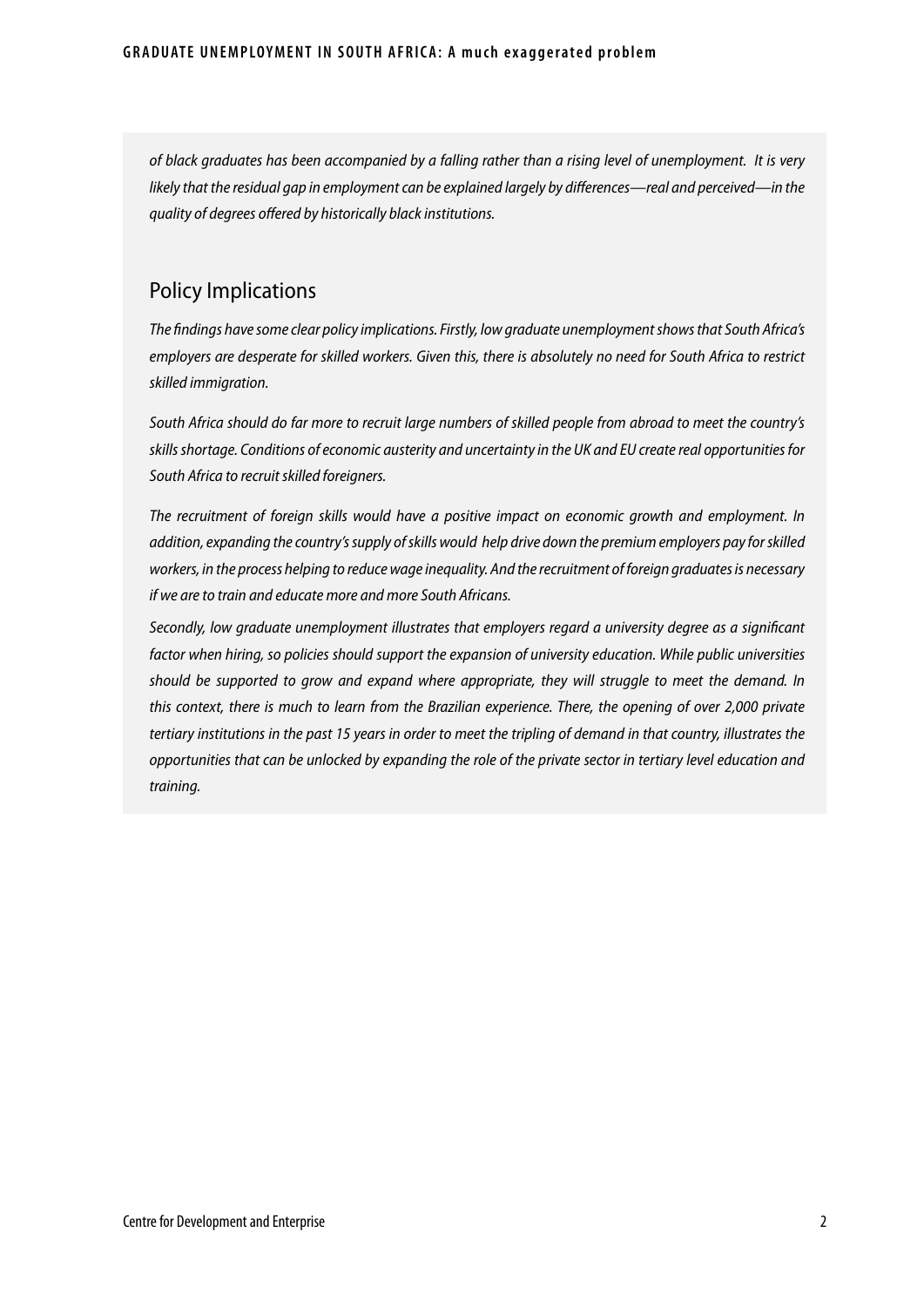# INTRODUCTION

South Africa's labour market faces critical challenges:

- Low participation in the labour force despite widespread poverty;
- Exceptionally high unemployment among those who want to work, in particular young, unskilled and inexperienced workers, especially women;
- Few employment opportunities in rural areas, resulting both in very low labour force participation and very high unemployment;
- • An increasingly skill-intensive economy despite a scarcity of skills, resulting in low unemployment for skilled workers, but very limited opportunities for the unskilled; and
- Very high levels of inequality because of high levels of unemployment and because skilled workers command a significant premium.

As serious as the unemployment crisis is, there is one area where public perceptions of its extent are exaggerated. This is the claim that graduates face high and/or growing levels of unemployment. Thus, in June 2012, City Press ran a long feature on graduate unemployment, which opened:

University degrees or diplomas no longer hold the promise of jobs for young South Africans as hundreds of thousands of them battle to find work.

Labour market analyst Loane Sharp says that about 600 000 university graduates are languishing at home, unable to put into practice what they have learned.

A growing army of unemployed graduates are now forced to either rely on their families to support them or find jobs as unskilled workers, such as waiters, clerks and office assistants.<sup>1</sup>

Both the facts and the argument are wrong. New research commissioned by CDE reveals that the unemployment rate for people with university degrees is below 5 per cent. (We call this group 'graduates' throughout this report, and use it to refer exclusively to the holders of a Bachelor's degree or higher from a university, (See box1, on page 4.) This is all the more impressive in that the number of people holding a university degree has more than doubled since 1994. Because at any time a few people will be between jobs or have only recently entered the job market, unemployment rates below 5 per cent are usually regarded as 'full employment'. The two critical points this report makes are easily summarised: (a) South Africa has seen a rapid rise in the number of university graduates since 1994, and (b) nearly all have found work.

The research on which we base these claims was commissioned by CDE from Professor Servaas van der Berg and Hendrik van Broekhuizen of the Department of Economics of the University of Stellenbosch in 2012.<sup>2</sup> CDE asked them to compile data and analyse overall trends of graduate unemployment, as well as relevant variables including race, gender, age and field of study. The study updates and compares older reports, and analyses data for 2005 to 2011 which have not previously been reported. This report summarises the original research and draws some policyrelevant conclusions.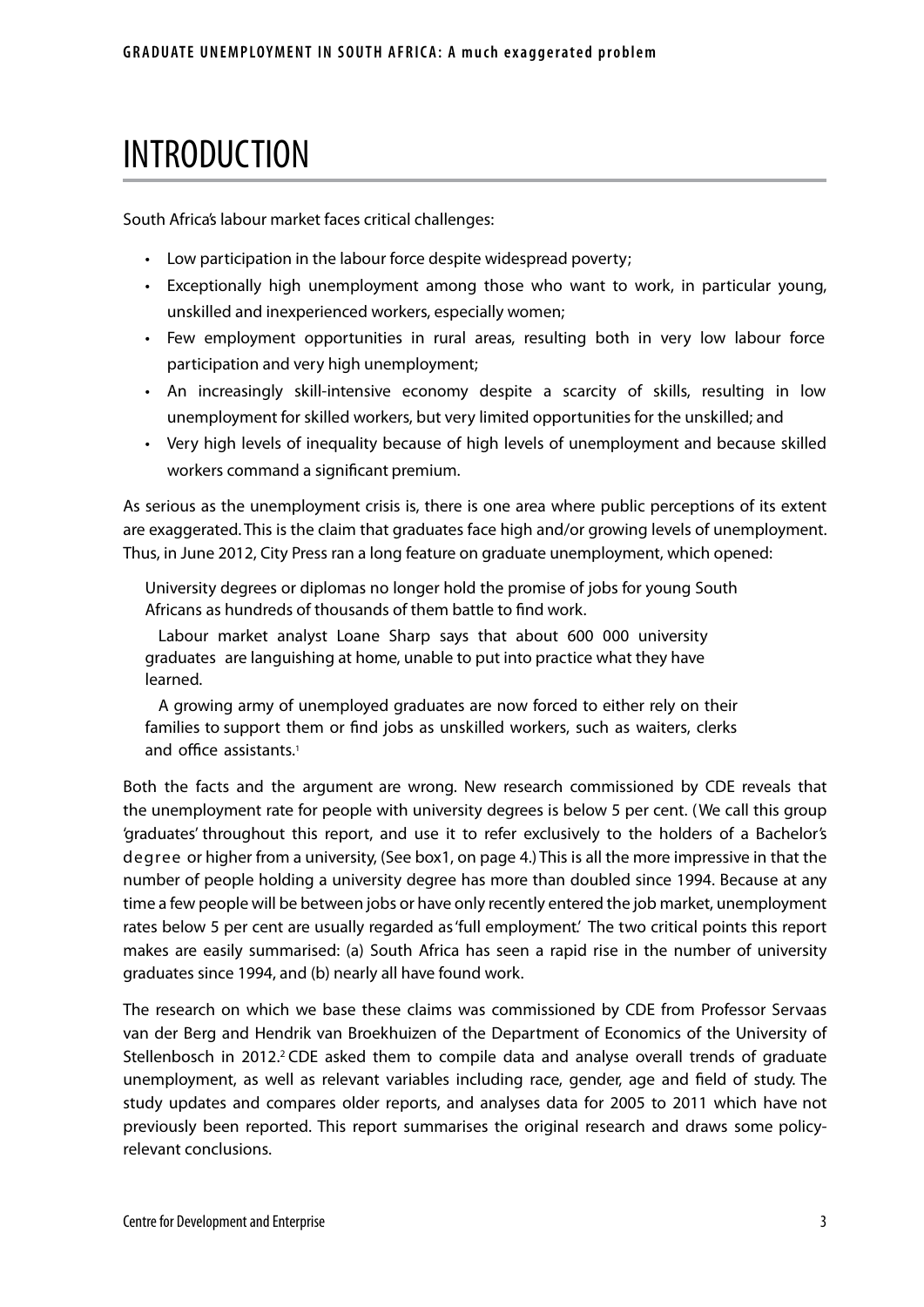#### **BOX 1: Defining the terms "graduate" and "diplomate"**

In the debate about graduate unemployment, a key source of confusion is the way different people use the word "graduate". In many official publications and speeches, the word is used to denote anyone who has completed some form of tertiary education. This can be misleading since it obscures significant differences in labour market outcomes for people with different kinds of tertiary qualifications. CDE uses a strict definition of the word "graduate" to refer solely to holders of a bachelor's or higher degree from a university. Where it is necessary to distinguish graduates from others with tertiary qualifications, we describe non-graduates as "diplomates".

The importance of this distinction can be seen if we compare CDE's findings with those of earlier studies that inadequately distinguished graduates from other tertiary-educated individuals or underemphasised the differences in the labour market outcomes faced by the two groups. These studies include:

- • A 2006 Development Policy Research Unit report which suggested that unemployment for "graduates" – used to refer to all tertiary-educated individuals – had risen from 6 per cent in 1995 to 9,7 per cent in 2005. The report did acknowledge, however, that this increase was primarily driven by a rise in unemployment among "non-degree tertiaryeducated individuals" – who constituted about 82 per cent of all tertiary qualified unemployed individuals.3
- • A National Treasury discussion paper, *Confronting youth unemployment: Policy options for South Africa* (2011), which offered a graph that, without providing precise numbers, suggested that over 30 per cent of 18 to 24 year olds with tertiary education were unemployed, with the same being true of over 15 per cent of 25-29 year olds, 10 per cent of 30 to 34 year olds, and 5 per cent of 35 to 64 year olds.4

# The politics of "graduate unemployment"

There are a number of reasons why it is important to get the facts about unemployment among graduates and diplomates right. The most important of these relate to the different implications for policy, especially in relation to domestic skills development and international migration.

If, for example, one believes that the number of unemployed graduates is higher than it is, one might also believe that skills are not all that scarce, and that claims about skills scarcity are false. The fact that graduate unemployment is very low, however, indicates just how eagerly employers snap up those who have academic qualifications.

Similarly, the claim that graduates are unable to find employment is sometimes used to justify restrictions on the immigration of skilled foreigners. If graduate unemployment is as low as our research indicates, South Africa should do far more to recruit skills from abroad. Finally, our data give the lie to the claim that high graduate unemployment indicates that business has failed to transform itself. This claim is doubly wrong: not only is unemployment among graduates low, an increasing number of graduates emerging from the universities are black and levels of unemployment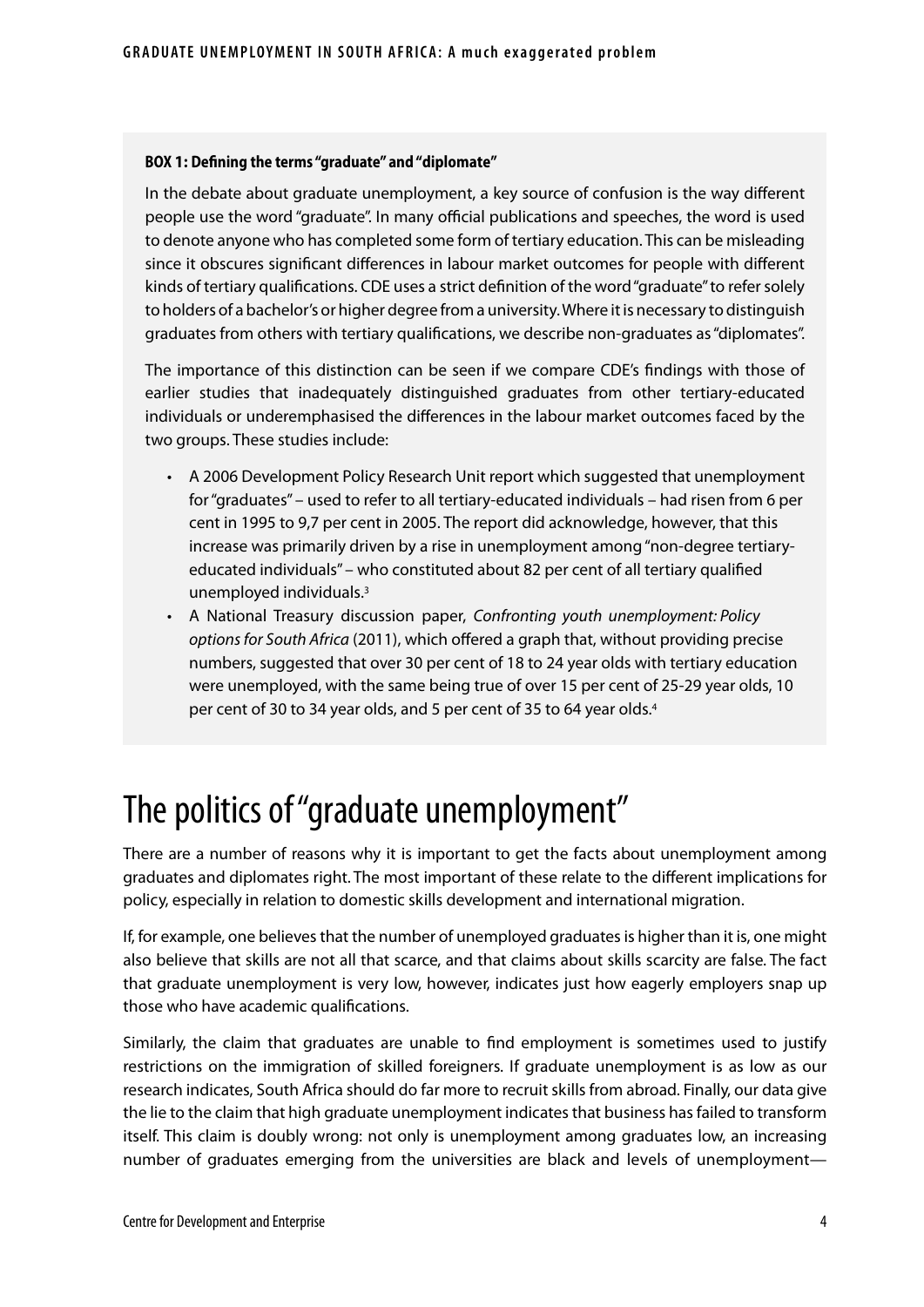including among black graduates—have fallen. It is, however, possible that perceptions about the differential quality of the degrees offered by different universities may mean that black graduates who likely make up a disproportionate share of graduates coming from universities with weaker reputations—may struggle more to find employment. Data limitations make it impossible to test this hypothesis rigorously.

A second set of reasons concerns the implications that alleged high graduate unemployment has for tertiary education policies. If it were true, for example, that graduates struggle to find work despite the skills shortage, one could conclude that resources allocated to universities are largely wasted. The unemployment figures we report here, however, illustrate that employers appear to regard a university degree as a significant factor when hiring, so policies should support the expansion of university education. Having said that, our figures can tell us nothing about whether universities are as efficient and effective as they should be, and certainly do not imply that they produce graduates who are as skilled as they should (or could) be.

# CDE'S RESEARCH FINDINGS

Employment data come from a series of surveys by StatsSA (see box 2, on page 6). These provide a snapshot of the evolution of the labour market between 1995 and 2011, key points being that:

- The number of working age adults (15-65) has risen by 34 per cent from 24,2 million in 1995<sup>5</sup> to 32,8 million; <sup>6</sup>
- • Participants in the labour force (a figure that includes people who are employed and who are unemployed but looking for work) have risen from 13,7 million<sup>7</sup> to 20 million<sup>8</sup>, which amounts to an increase in the labour force participation rate from 57 per cent to 61 per cent;
- • The number of people who have jobs or who are self-employed has risen by 41 per cent from 9,5 million to 13,4 million, raising the employment rate for working-age adults from 39 per cent to 41 per cent; and
- The number of unemployed (broadly defined) rose by 60 per cent from 4,2 million to 6,7 million, so that the unemployment rate (broadly defined) rose from 30 per cent to 34 per cent.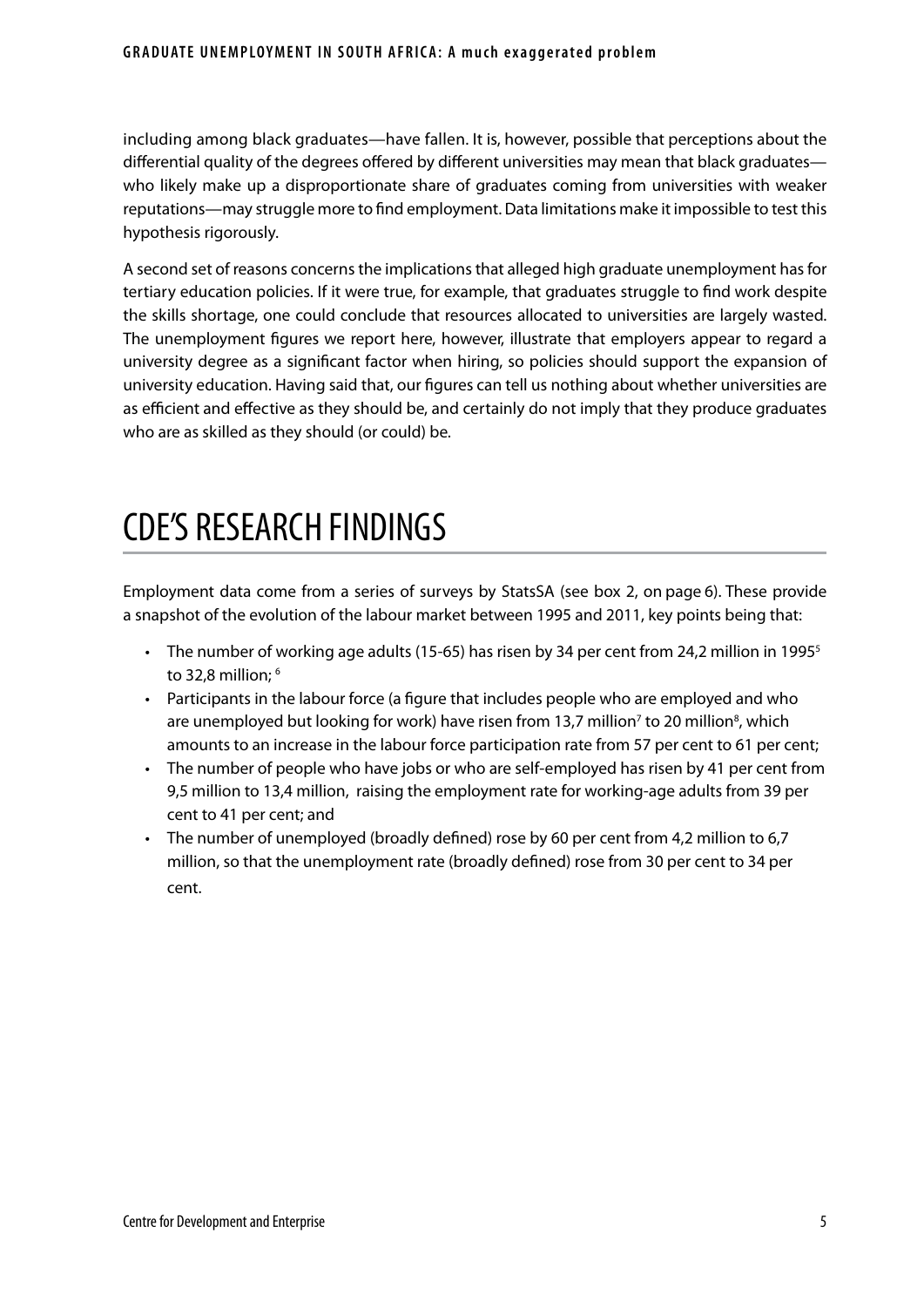#### **BOX 2: Research methods**

The data used in this report are all derived from StatsSA's October Household Surveys (OHS), Labour Force Surveys (LFS) and Quarterly Labour Force Surveys (QLFS). These cover much of the same ground, but are used for different periods: data from the OHS are used for the period 1995 to 1999, while the LFS is used for 2000 to 2007, and the QLFS for 2007 to 2011. These are the only representative surveys that provide these data and are considered by most experts to be accurate. Like all surveys, however, and despite their relatively large sample sizes (about 30 000 households per quarter), the estimates are subject to a margin of error. So while point estimates are provided about the size of the adult population, the number of people in employment, the number of people with degrees, etc, confidence in their accuracy can only be about 95 per cent, plus/minus a few percentage points. For this reason, this report has generally sought to avoid the mistake of claiming over-exactness in estimates of the absolute size and trends in key variables. Readers interested in the precise point estimates and confidence intervals are invited to read the full report by Prof Servaas van der Berg and Hendrik van Broekhuizen, which is available on request.

## The better educated do better

These broad figures convey the scale of the employment crisis. Disaggregated appropriately, they also show a strong relationship between levels of education and the chance of being employed.

Participation in the labour force runs between 46 and 63 per cent for people who did not finish school, but jumps dramatically for those who get matric (76 per cent) or study further (84 to 91 per cent). Importantly, employment rates also rise with education. Thus, while people who have not completed high school have employment rates that range between 26 and 39 per cent, employment rates for matriculants are around 55 per cent, and those with post-matric education are employed at rates ranging from 81 to 89 per cent. Correspondingly, the unemployment rate falls from a high of about 42 per cent (for those with 11 years of schooling) to 29 per cent for matriculants, around 5 per cent for all graduates, and less than 3 per cent for those with a post-graduate degree.<sup>9</sup>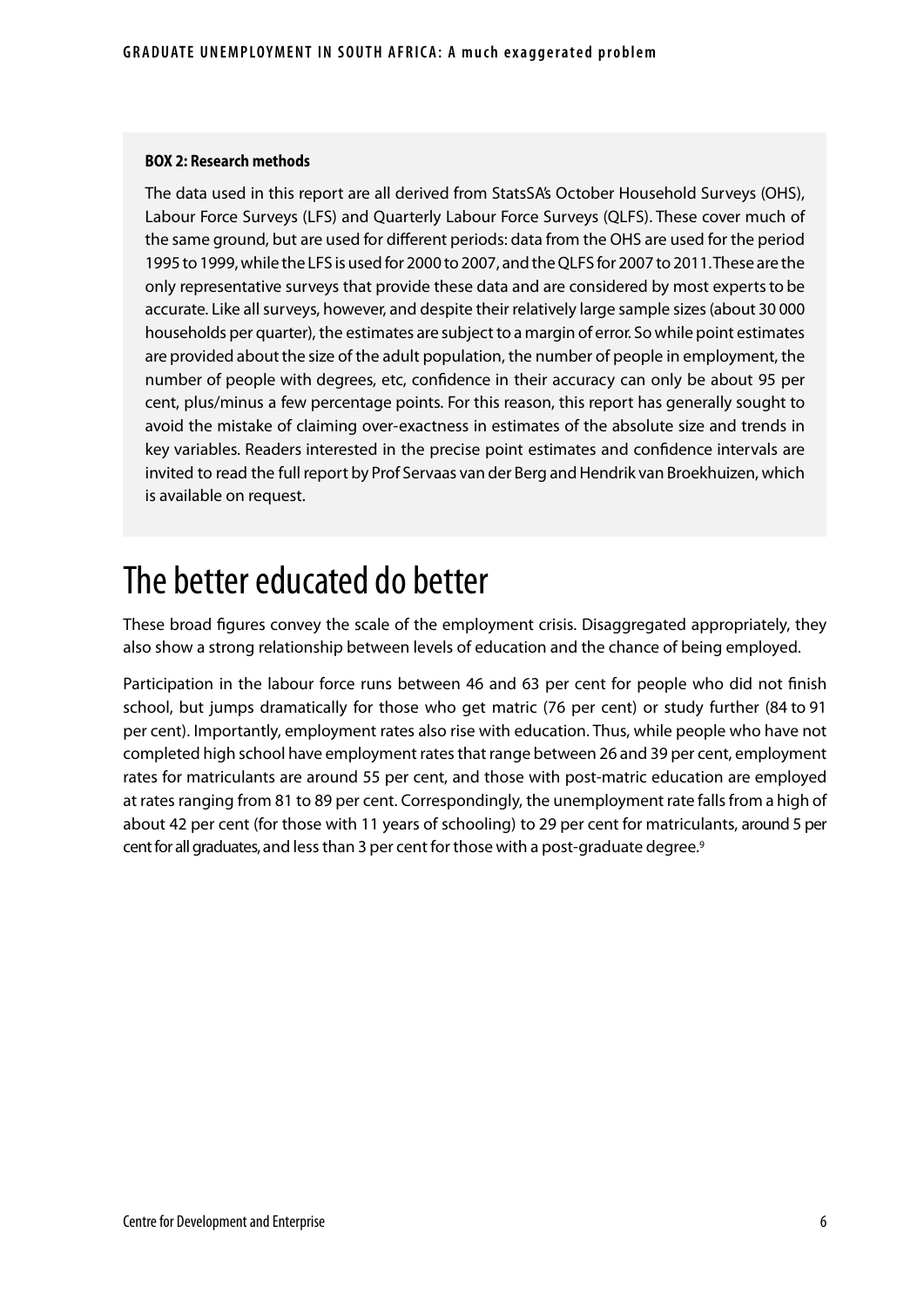

**Figure 1** – Labour force participation, employment and unemployment rates by years of education (2007)

**Source:** Calculations by Servaas van der Berg and Hendrik van Broekhuizen based on 2007 Community Survey. Notes: Estimates are weighted and are calculated only for the population of working-age (15 – 65 year-olds).

There are a couple of important points to register here. The first is that people with limited education are unlikely to find work and also seem less hopeful of finding work. Indeed, many have stopped looking for work and opted out of the labour market. Conversely, for those who make it through matric, employment rates rise dramatically. Thus, in 2007, while only 61 per cent of those who had 11 years or fewer of education and who were part of the labour force had jobs, the figure for those with matric was 71 per cent. People with even more education did even better: 84 per cent of those with a one-year post-matric qualification who were in the labour force had jobs; the same is true of 94 per cent of those with three-year qualifications and over 96 per cent who had post-graduate degrees.

These figures are all for 2007. Because that was the last year of a period of relatively rapid growth, they may represent a high point for graduate employment rates. As the next section demonstrates, however, graduate unemployment has remained low even as unemployment rates for others have risen since 2008. Before we get to those data, it is important to emphasise an important distinction between labour market outcomes of graduates and diplomates: while the broad unemployment rate for anyone with post-matric qualifications of three or more years was 5 per cent in 2007, the equivalent figure for people with a one year post-matric qualifications was nearly 16 per cent. This is obviously considerably better than the unemployment rate for matriculants (29 per cent) and people with less than 12 years of schooling (39 per cent), but it remains nearly four times higher than the unemployment rate for those with undergraduate and post-graduate qualifications.

## Trends in graduate unemployment

Graduate unemployment (defined broadly), like unemployment generally, was highest in about 2001, at which point about 8 per cent of university graduates were unemployed as were just over 18 per cent of diplomates. Economic expansion between 2002 and 2007 reduced these rates of unemployment greatly, and, while unemployment for people with tertiary qualifications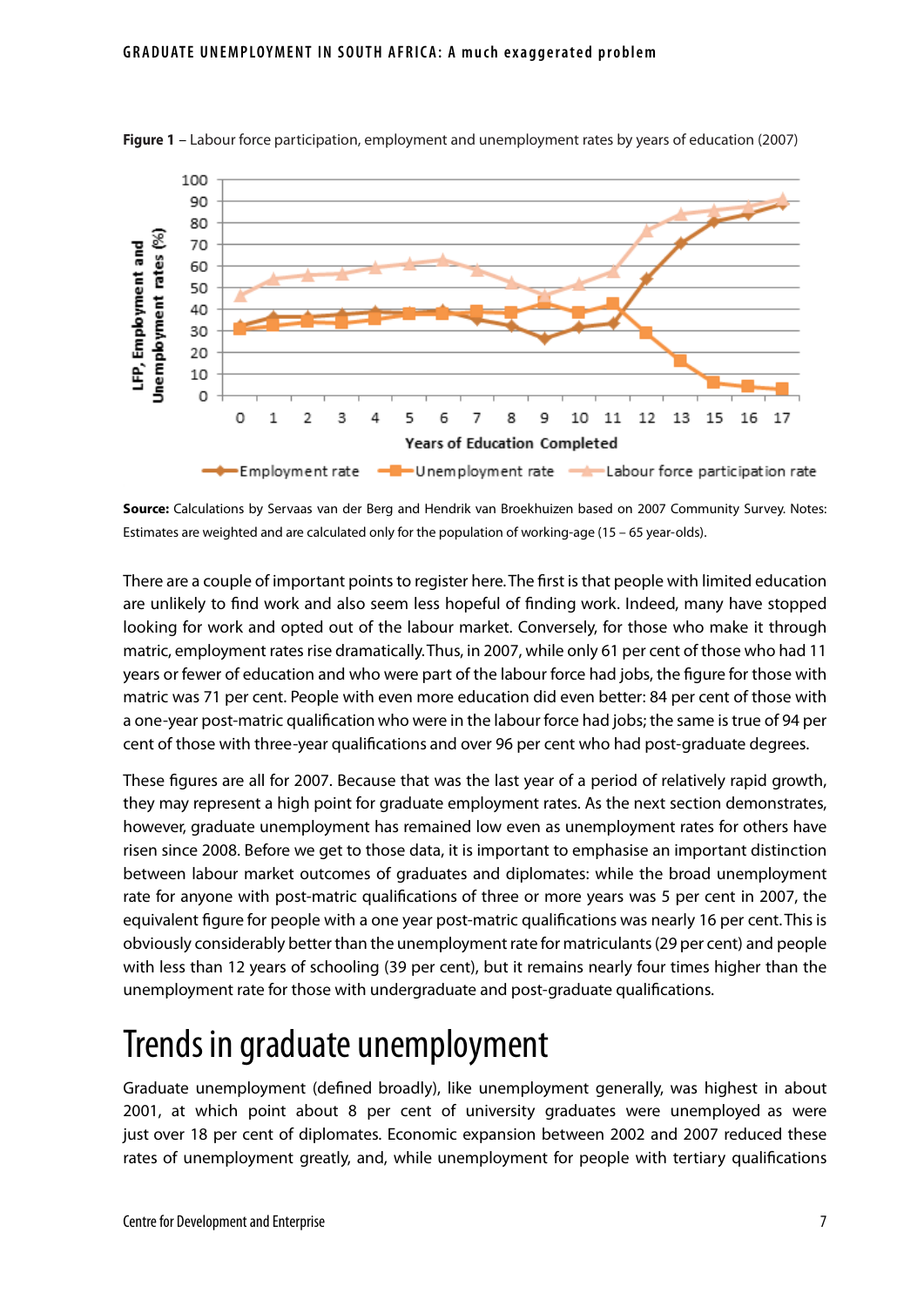has increased since 2008, it remains low in comparison with rates for people who have only a school education.



Figure 2 – Broad unemployment rates for 'diplomates', graduates and holders of all tertiary qualifications (1995 – 2011)

**Source:** Servaas van der Berg and Hendrik van Broekhuizen, calculations based on OHS 1995 – 1999, September LFS 2000 – 2007, QLFS2008Q3 – QLFS2011Q3.

These figures suggest that university graduates generally have little difficulty finding work. It is important, however, to note that the unemployment rate (even the broad unemployment rate, used here) would understate the challenge faced by graduates if large numbers of them are not in the labour force. But this is not the case: labour force participation for people with post-school education is at 85 per cent, which is considerably higher than for people with only a school education (59 per cent). For graduates, participation rates are even higher – 90 per cent. More importantly, not only is the participation rate high, the absolute number of graduates has grown remarkably since the mid-1990s.

### The number of graduates

In 1995, about 557 000 working age adults had degrees, of whom about 463 000 were in the labour force. By 2011, these figures had more than doubled to over 1,2 million and 1,1 million, respectively. Thus the number of graduates in the labour market grew by an average annual rate of 5,6 per cent. With population growth around 1,6 per cent per year, this is a significant achievement. In effect, South Africa went from having around 1 160 graduates of working age per 100 000 of the population, to about 2 130 – an increase of over 80 per cent. Importantly, despite the rapid increase in graduates, employment opportunities for them grew just as quickly.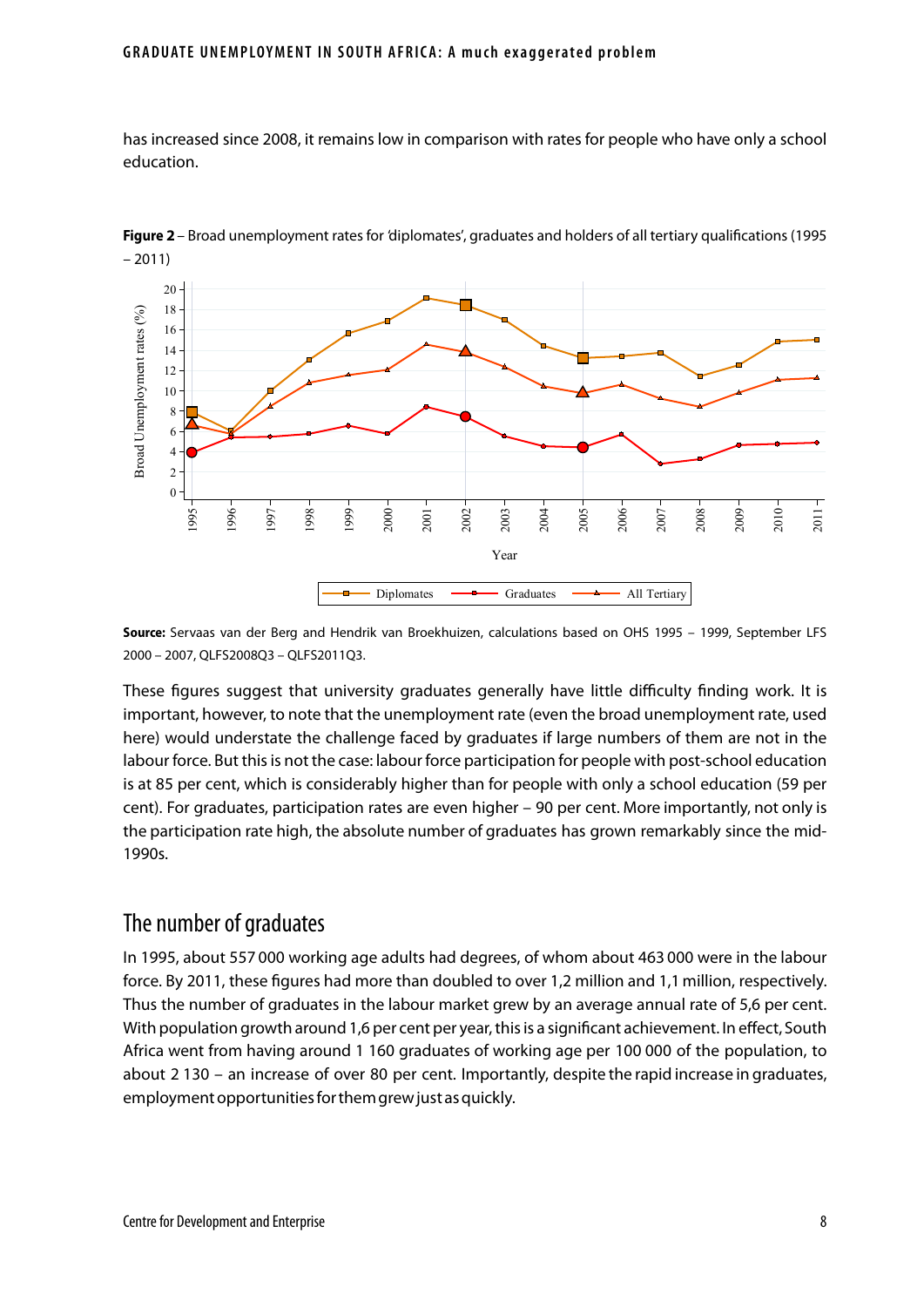

**Figure 3** – Graduate labour force, employment and unemployment numbers (1995 – 2011)

**Source:** Servaas van der Berg and Hendrik van Broekhuizen, calculations based on OHS 1995 – 1999, September LFS 2000 – 2007, QLFS2008Q3 – QLFS2011Q3. Notes: Estimates are weighted and are calculated only for the graduates in the population of working age (15 – 65 year-olds).

As these data imply, the number of graduates coming out of the universities has risen rapidly. Another indication of this can be found by comparing the number of first degrees awarded in 2005 and 2010, from the Higher Education Management Information System (HEMIS). The overall number rose by 26 per cent, from about 48 400 to just less than 61 000. Interestingly, growth for black Africans and Coloured graduates (whose numbers increased by nearly 50 per cent) far exceeded that in white and Indian graduates (less than 5 per cent).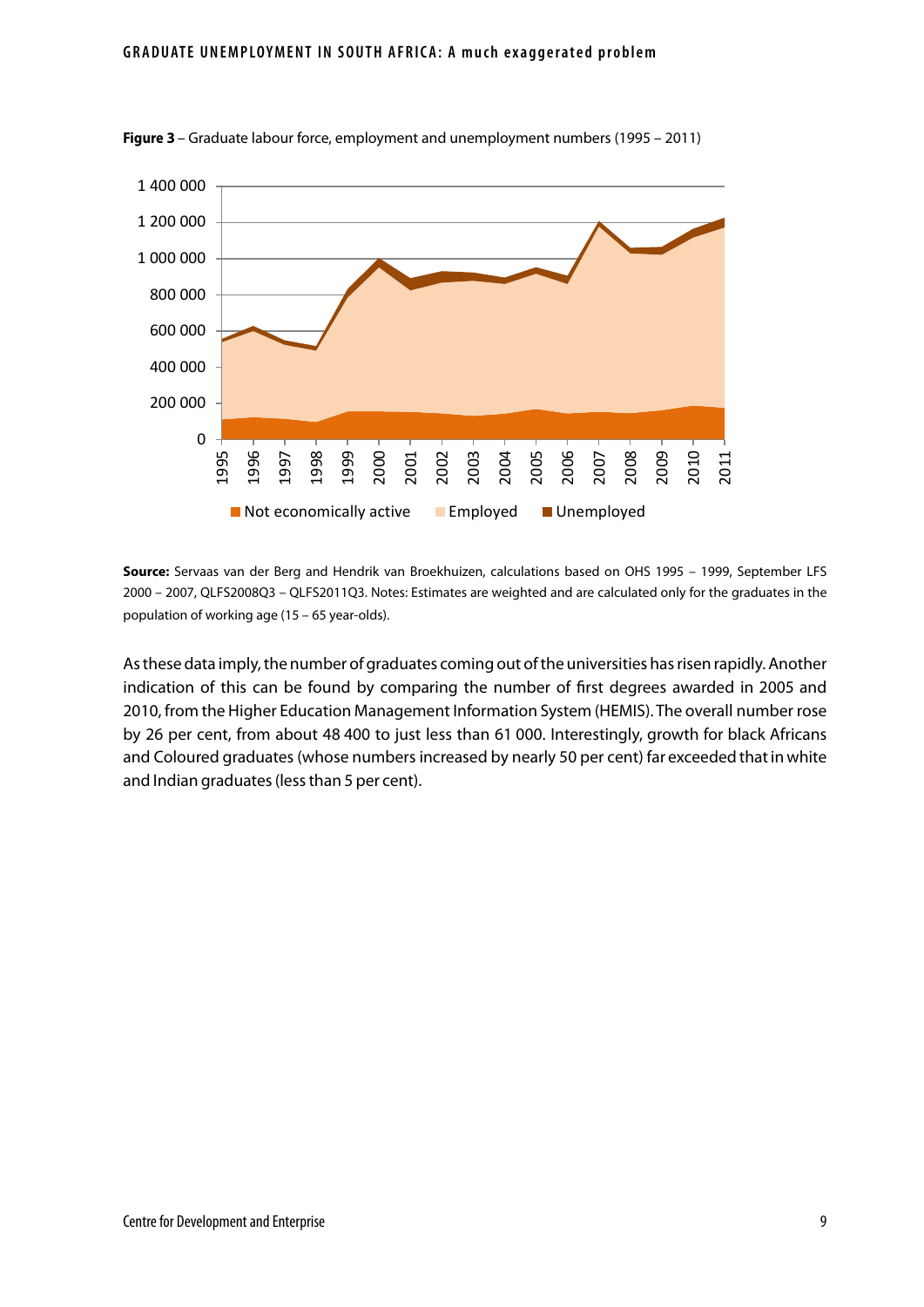#### **GRADUATE UNEMPLOYMENT IN SOUTH AFRICA: A much exaggerated problem**



**Figure 4** –Number of students graduating by race (2005, 2010)

**Source:** Servaas van der Berg and Hendrik van Broekhuizen, calculations based on HEMIS 2005, 2010

## The work graduates do

The rapid rise in the number of graduates in the labour force (an annual average of 5,6 per cent between 1995 and 2011) has not resulted in their exceeding employers' requirements. This is reflected in the fact that graduates have been 20 per cent to 25 per cent more likely to be employed than similar individuals whose highest qualification was a matric. Indeed, employers' preference for graduates appears to have grown over recent years, as borne out by the widening gap between the chances of graduates' being employed relative to people with only matric.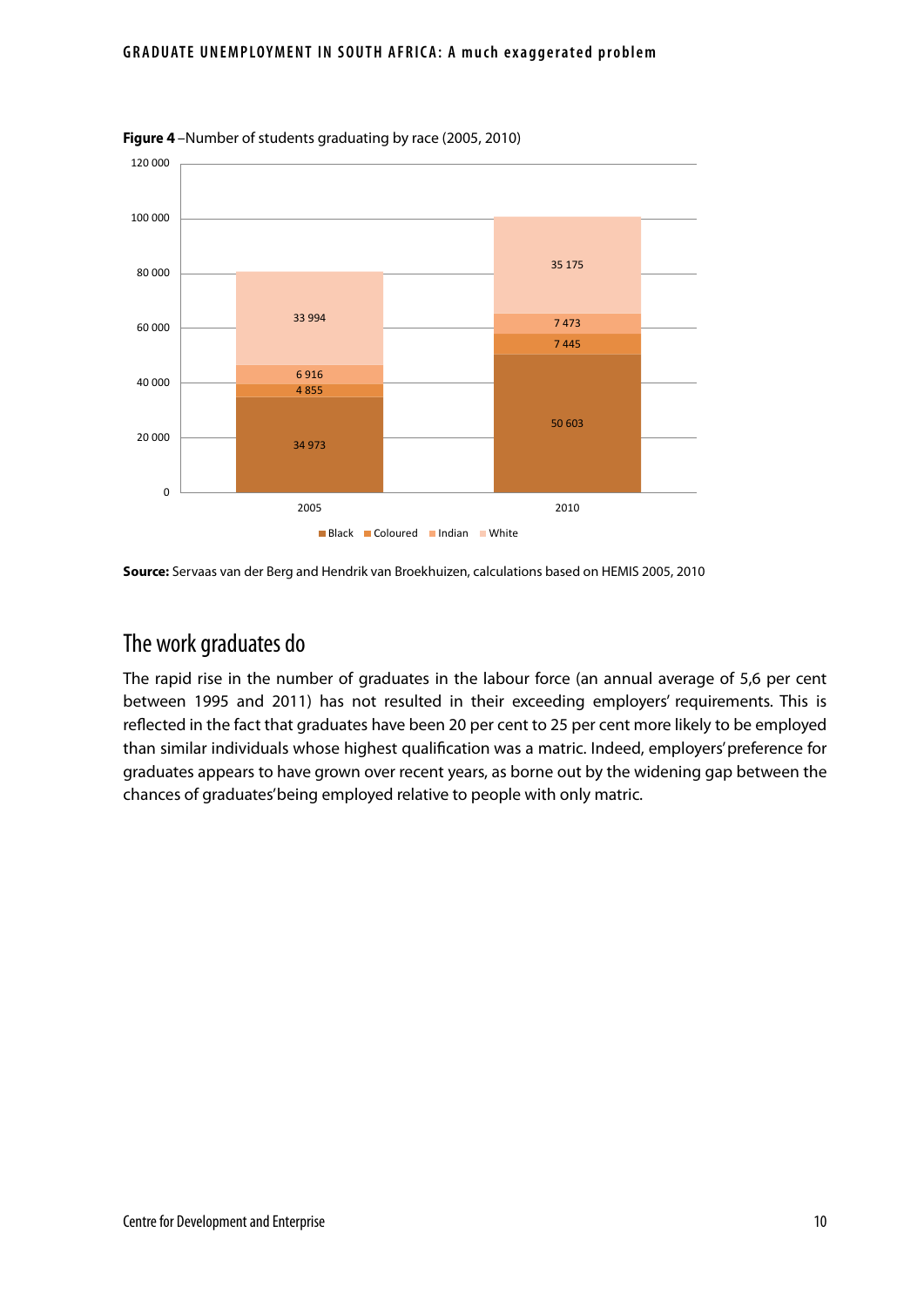

**Figure 5** – Graduate probability of employment premium versus matric (1995 - 2011)

**Source:** Servaas van der Berg and Hendrik van Broekhuizen, calculations based on OHS 1995 – 1999, September LFS 2000 – 2007, QLFS2008Q3 – QLFS2011Q3.

It is important to offer a qualification: the available data do not allow us to assess the nature of the work that graduates do. We cannot tell if it matches their qualifications; we do not know what it pays, etc. But we know from other research that real wages of skilled employees rose between 1995 and 2005 even as wages of unskilled and semi-skilled workers more or less stagnated, so new graduates appear to have entered the labour market at a particularly propitious time.



**Figure 6** – Average formal sector real monthly earnings (2000 prices), by occupation: 1995-2005

**Source:** Burger et al., (2007)<sup>10</sup>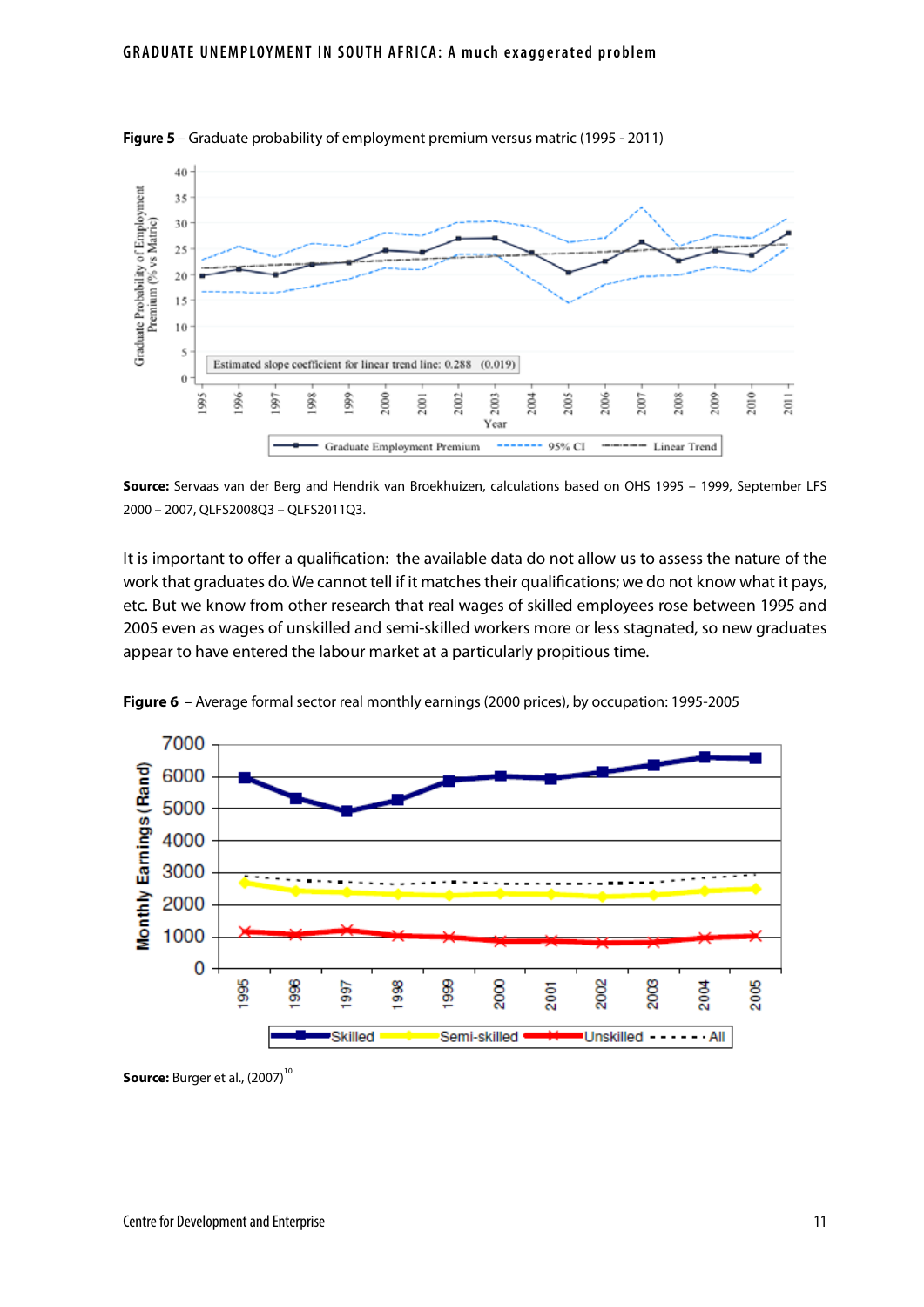### The racial profile of graduates

Between 1995 and 2010, the number of b lack Africans receiving a first degree rose by 50 per cent, from 21 052 to 31 453, leading to a rise in the proportion they made up of all new graduates from 43 per cent to 51 per cent. Over a longer period, the 21 per cent rise in the number of white graduates in the labour force between 2001 and 2011 is considerably lower than the 50 per cent rise in African graduates and 150 per cent rise in Coloured graduates. So while whites still make up the single largest number of graduates in the labour market (just under 500 000) in 2010, they will be soon be overtaken by black African graduates, who already number 432 000.

An important distinction between the experiences of white and black graduates is that the latter are some three times more likely to be unemployed: black graduates' unemployment rate is 7 per cent compared to under 2 per cent for whites. Indeed, as figure 7 shows, black graduates are more likely to be unemployed than all white adults of all educational levels. Despite this, the unemployment rate for black graduates is only about one sixth of the unemployment rate for all blacks. In addition, the racial gap has been narrowing; black graduates now experience far less unemployment than a decade ago, when unemployment levels were closer to 15 per cent.





**Source:** Servaas van der Berg and Hendrik van Broekhuizen, calculations based on OHS 1995 – 1999, September LFS 2000 – 2007, QLFS2008Q3 – QLFS2011Q3

More generally, unemployment for both black and white graduates seems to follow the business cycle, and to rise and fall with overall unemployment. Importantly, however, worsening economic conditions seem to have less of an impact on graduate unemployment than on people without degrees.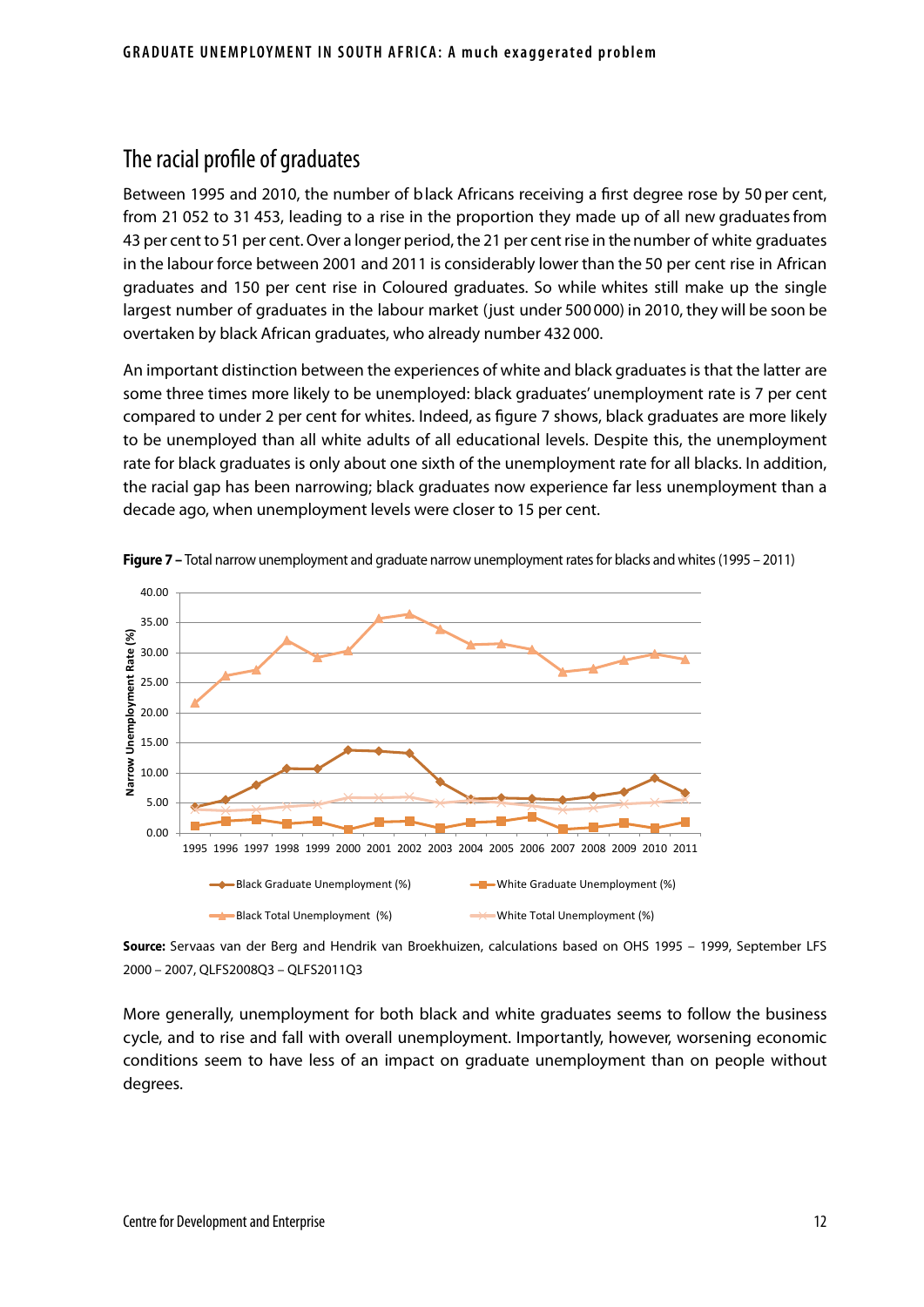## Occupation and industry

Though we cannot say what work graduates were doing, we can identify the industries and sectors in which they work, and the occupational terms they use to describe themselves. Thus, 90 per cent of graduates were in professional (34 per cent), technical (29 per cent) or managerial (25 per cent) occupations in 2011. By industry, the social/community sector (which includes the public sector) accounts for 50 per cent of all graduates, business/financial/insurance services account for 25 per cent, retail/wholesale trade for 7 per cent and manufacturing for 8 per cent. These figures confirm general expectations and follow international trends.

Importantly, high graduate employment does not appear to be an artefact of public policy or a growing public service, even though the number of graduates employed by the state has increased – from 224 000 in 1995 to 357 000 in 2011. While the state does employ many graduates (especially as teachers and nurses), it is a declining proportion of the total, falling from around 50 per cent in 1995 to 35 per cent in 2011.



**Figure 8** – Percentage of employed graduates that are employed in the public sector (1995 - 2011)

**Source:** Servaas van der Berg and Hendrik van Broekhuizen, calculations based on OHS 1995 – 1999, September LFS 2000 – 2007, QLFS2008Q3 – QLFS2011Q3.

## The age profile of graduates

Not unexpectedly, younger graduates are more likely to be unemployed than older ones. This is partly a reflection of a general problem that employers are more reluctant to hire younger people, who, in addition to being inexperienced, are more of an unknown quantity. This problem may have worsened in recent years, leading to rising unemployment among recent graduates, though sample sizes are too small to be sure that the findings reflect real changes.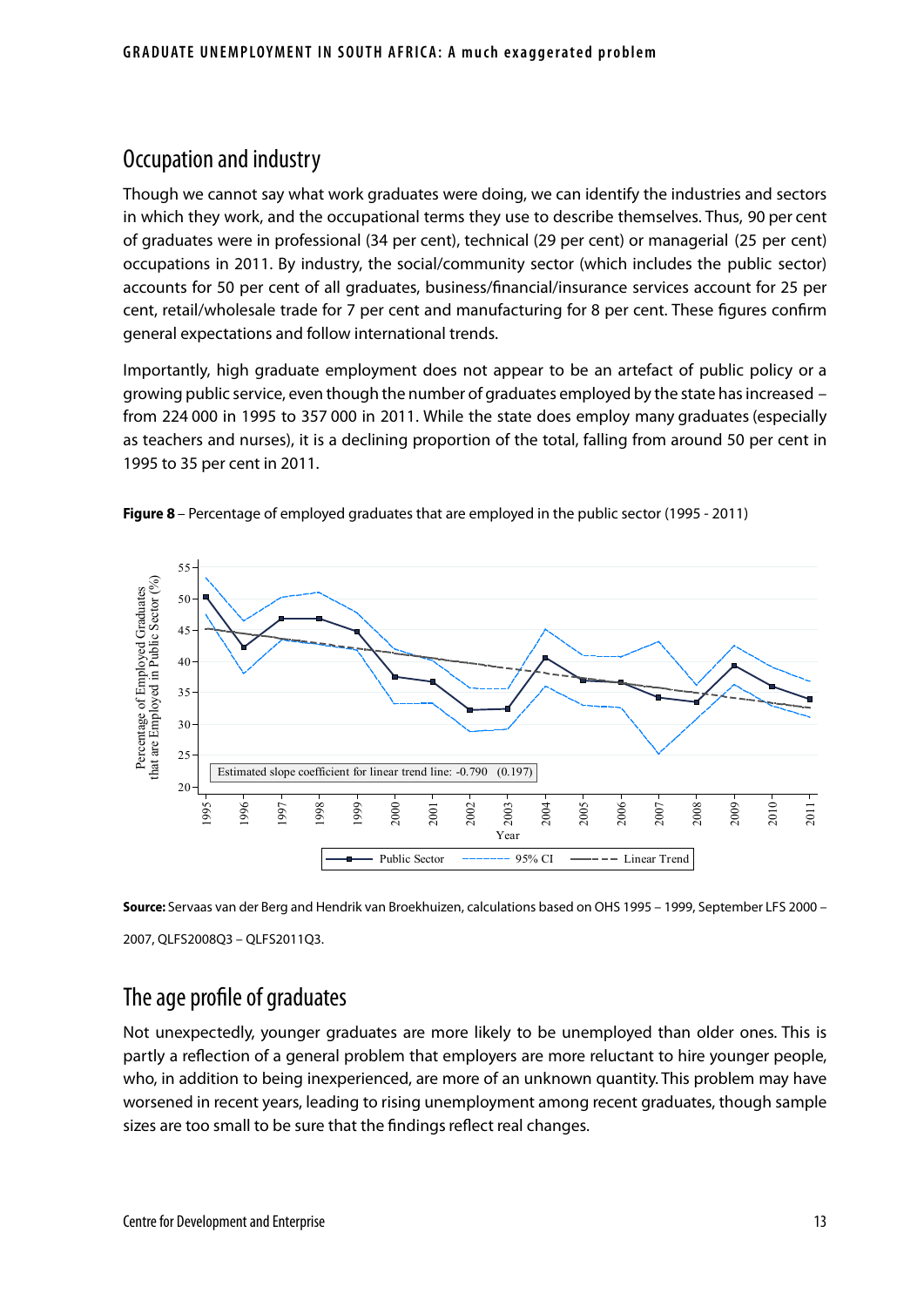

**Figure 9** –Graduate narrow unemployment rates by age cohort (1995 – 2011)

**Source:** Servaas van der Berg and Hendrik van Broekhuizen, calculations based on OHS 1995 – 1999, September LFS 2000 – 2007, QLFS2008Q3 – QLFS2011Q3

### Institutions and field of study

While we can look at differences in the experience of black and white graduates, as well as those of different ages, available data do not allow us to differentiate between employment experiences of graduates from different universities. We can, however, disaggregate unemployment among graduates on the basis of field of study. The results are somewhat surprising, with commerce graduates the most likely to be unemployed followed by those with some kind of science degree. Methodological difficulties in classifying fields may partly account for this, but even if this is not the case, there is only a modest difference in unemployment rates of graduates with degrees in different fields.

### Unemployment by country of birth

Among graduates, there is no evidence that foreigners are more likely to be employed than locals, unemployment rates for the former, at 4,7 per cent, being only fractionally lower than those of the latter (4,9 per cent). Given that in 2007 there were only some 109 000 foreign-born graduates in a graduate population of 1 million, the impact of foreigners on employment prospects of South African graduates is negligible.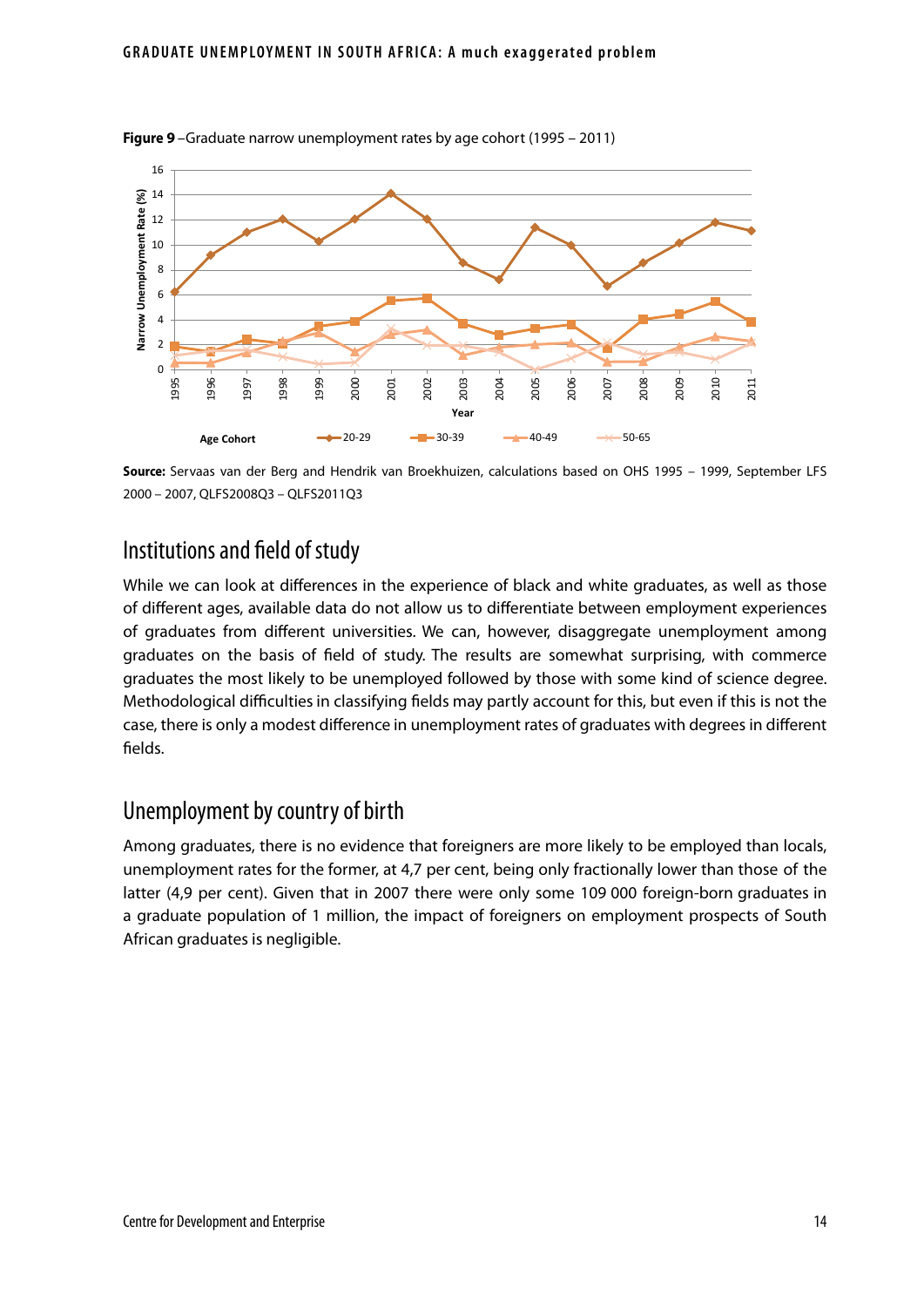# KEY INSIGHTS AND CONCLUDING REMARKS

## Research findings

Despite popular perceptions to the contrary, there is no evidence of high unemployment among graduates. Nor has unemployment been rising quickly among graduates, who have, for the most part, been protected from the worst effects of the global recession. It is true that those with tertiary qualifications that are not degrees are significantly more likely to be unemployed than degreed graduates, but the unemployment rate of the latter group—at around 5 per cent—is as close to full employment as an economy ever achieves. Indeed it is comparable to the level of graduate unemployment in Europe which, in 2009, stood at 4,4 per cent. The fact that these levels of unemployment have persisted despite the very rapid rise in the absolute number of degree-holders among the working population, reflects important facts about the state of South Africa's labour market. The most critical of these is that the level of an individual's education plays a very significant role in shaping their performance in the labour market. A number of facts back up this assertion:

- • Labour force participation rates rise with education and unemployment decreases with it. Thus, graduates are more than 30 percentage points more likely to participate in the labour market than people without a matric, and are between 20 and 25 per cent more likely to get a job than matriculants. Moreover, this differential is going up every year, suggesting that that the benefit of having a degree is increasing.
- • University graduates do considerably better than diplomates, whose rate of unemployment, at 16 per cent, is almost four times that of graduates.
- Encouragingly, South Africa is producing more graduates every year than it used to, with a larger and larger proportion of those graduates being black. And, although unemployment is still higher among black graduates, it has been declining quickly—from 14 per cent in 2000 to 6,8 per cent in 2011.
- While we do not have data on which to base an assessment of the effects on employment of going to different universities, what data we have on the impact of field of study suggests only limited effects.
- • Despite the absence of data, it is not unreasonable to think that graduates from historically black universities may struggle to find work more than graduates from universities that served white students because of differences in the perceived quality of their degrees.
- There appears to be little difference in employment rates for graduates who were born in South Africa and those who were born elsewhere.

### Policy implications

Our society is undergoing many changes. One of the least noticed is the dramatic rise in the number of people with university degrees and their positive employment prospects. It is, however, important to note that nothing about the rise in graduate numbers detracts from the fact that our school system is failing large numbers of learners.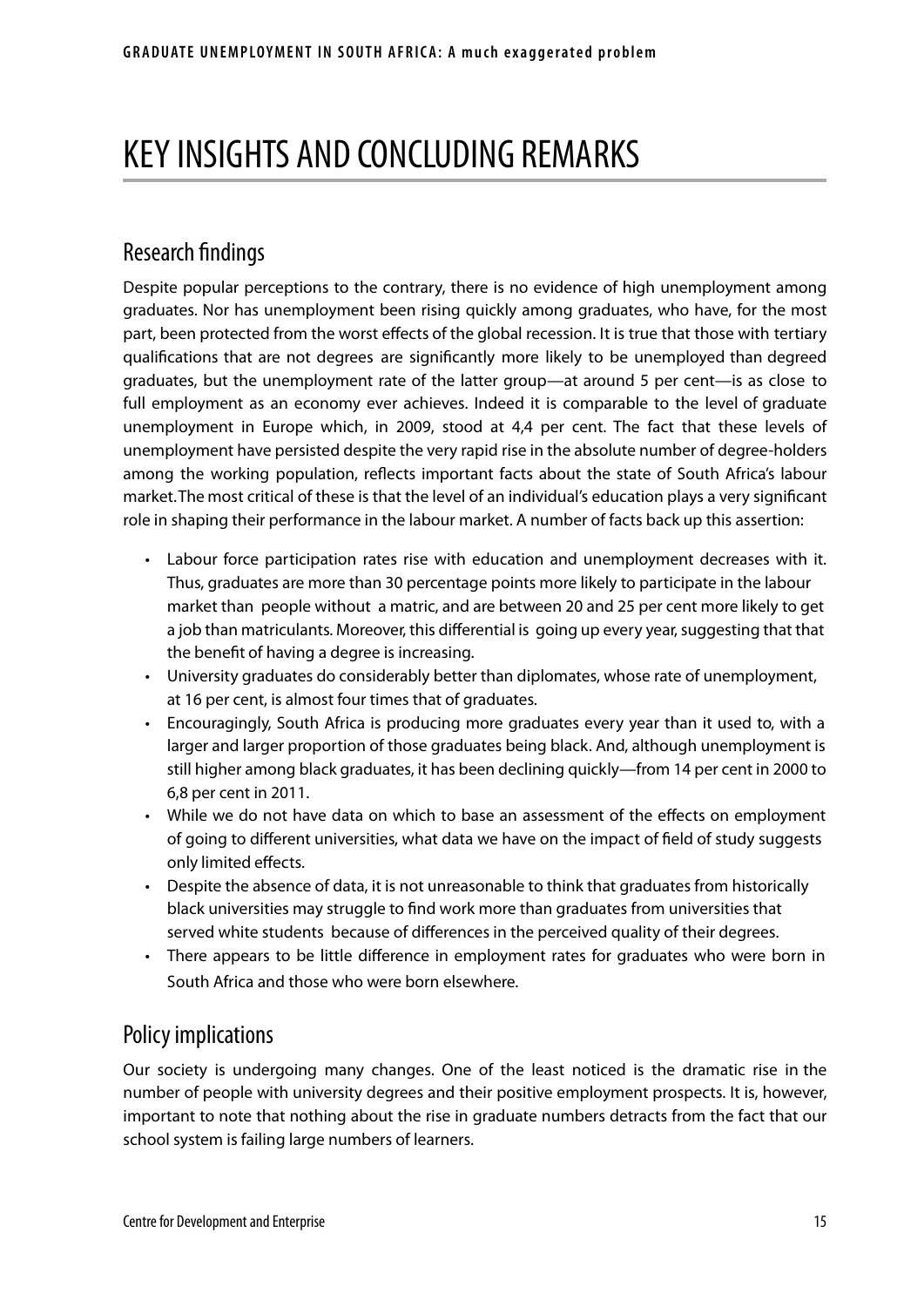While an increasing number of black students are finding their way to universities and the racial transformation of the graduate population is under way, it remains abundantly clear that the education system — especially primary and secondary schools — is failing to deliver a decent education to most pupils.

While much needs to be done to improve schooling, the fact that the large increase in the number of people with degrees has not generated rising graduate unemployment tells us a great deal about the extent to which the country suffers from a lack of skills. South Africa needs to increase the capacity to provide tertiary education to as many people as possible. It is clear from the differences in the unemployment rates that employers prefer graduates to diplomates, which suggests (a) that the country should continue to expand access to university education and (b) that resources ought to be invested in narrowing the gap (and perceived gap) between the skills provided to graduates and diplomates.

While expanding capacity (and improving quality) for tertiary education is important, there is space to rethink the way university education is delivered, where public institutions dominate. While these should be allowed to grow and expand—although important considerations about quality need to be borne in mind—it seems likely that it will be hard for the public sector to meet the demand. In this context, much more space can and should be created for private universities to offer degree programmes. Obviously, employers will have to trust the quality of these degrees, which, until sufficient experience of their graduates is acquired, probably means reasonably rigorous standardssetting and monitoring of educational quality. Allowing commercial institutions to offer degree programmes on a level playing field would, however, help to raise the number of people with tertiary qualifications, and increase the employability of people whose qualifications do not currently qualify as degrees.

It is clear from this research that South Africa's employers are still desperate for skilled workers, as a result of which, the population of graduates faces a very tight labour market and has little trouble finding work. Perhaps the most immediately actionable policy conclusion to draw from this research is that there is absolutely no need for South Africa to restrict the immigration of graduates. In fact, we should be actively recruiting graduates from countries across the world. Because there is no graduate unemployment, all that the resulting increase in the supply of graduates would do is (a) help reduce the skills shortage and (b) reduce the premium graduates command in the market place. Together, these two effects would help the economy grow and reduce wage inequality. There can be no sensible reason to oppose it.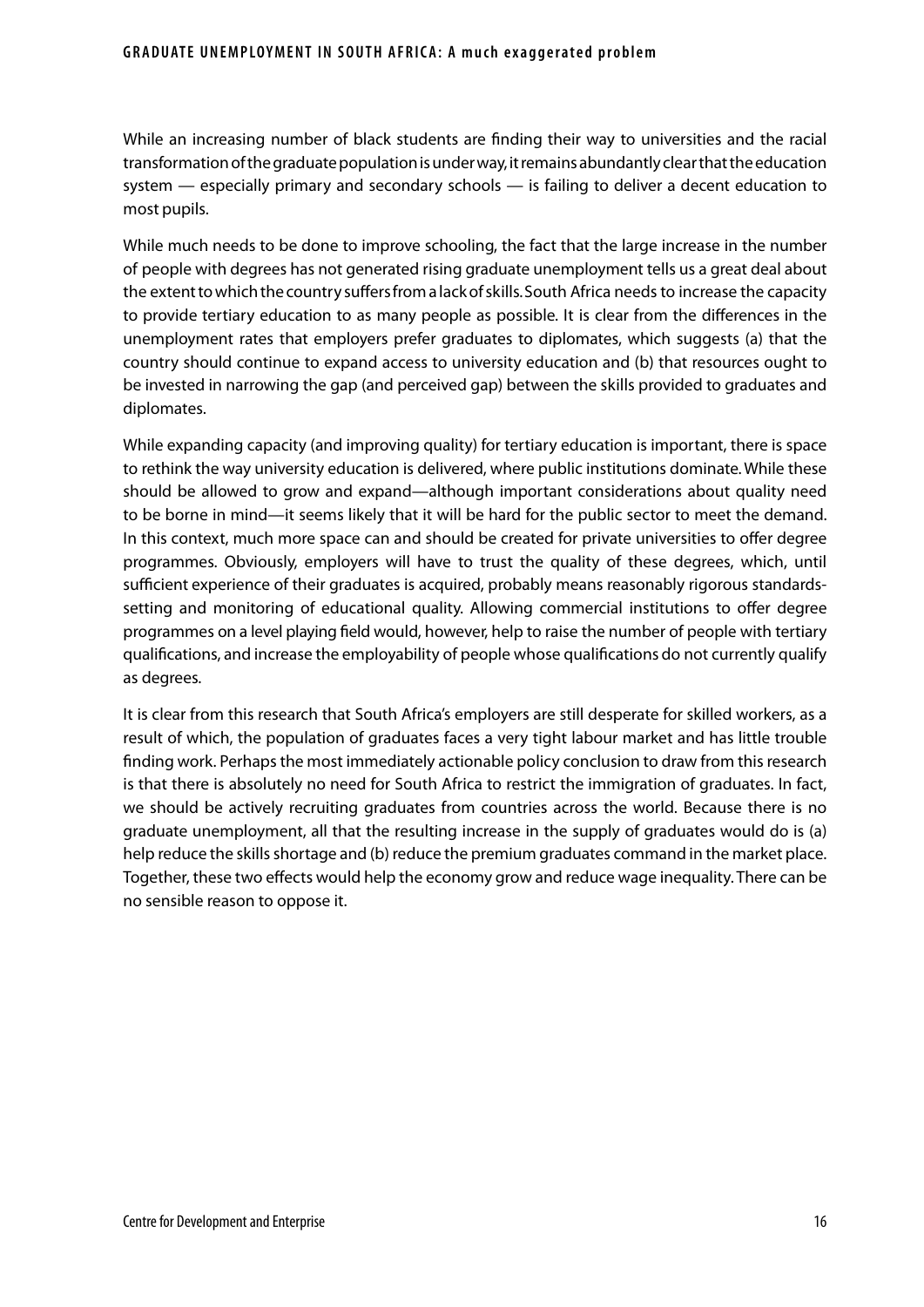# Endnotes

- 1. 'Young, jobless and desperate. Degrees with no guarantees', *City Press,* June 16, 2012, http:// www.citypress.co.za/SouthAfrica/News/Young-jobless-and-desperate-Degrees- with-noguarantees-20120616.
- 2. S. van der Berg and H. van Broekhuizen, '*Graduate unemployment in South Africa: A muchexaggerated problem*' (paper prepared for Centre for Development and Enterprise, 2012).
- 3. Development Policy Research Unit, '*Graduate Unemployment in Post-Apartheid South Africa: Nature and Possible Policy Responses*' (University of Cape Town, 2006).
- 4. National Treasury, ' *Confronting youth unemployment: policy options for South Africa'*, (South Africa, February 2011).
- 5. H. Bhorat and M. Oosthuizen, '*The Post-Apartheid South African Labour Market*' (working paper, Development Policy Research Unit University of Cape Town, 2005)
- 6. Statistics South Africa, Quarterly Labour Force Survey, Quarter 2, 2012 (South Africa, July 2012). *http://www.statssa.gov.za/publications/P0211/P02112ndQuarter2012.pdf*
- 7. H. Bhorat and M. Oosthuizen, '*The Post-Apartheid South African Labour Market*' (working paper, Development Policy Research UnitUniversity of Cape Town, 2005)
- 8. Statistics South Africa, Quarterly Labour Force Survey, Quarter 2, 2012 (South Africa, July 2012).
- 9. All figures for 2007, with unemployment defined as broad unemployment.
- 10. R. Burger, et al., "*A series of national accounts-consistent estimates of poverty and inequality in South Africa*" (Working Papers 09/2007, Stellenbosch University, Department of Economics).